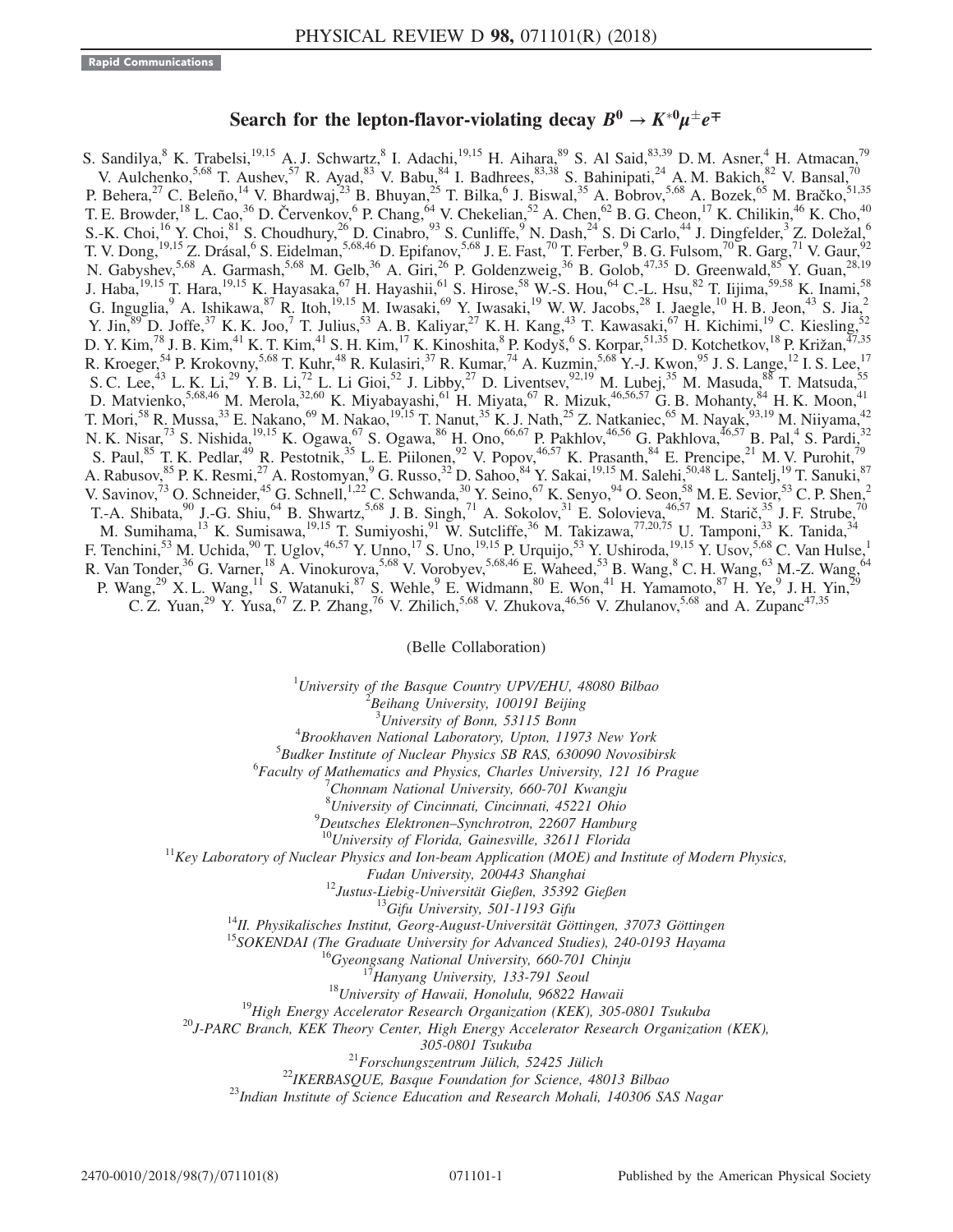<sup>24</sup>Indian Institute of Technology Bhubaneswar, 751007 Satya Nagar<br><sup>25</sup>Indian Institute of Technology Guwahati, 781039 Assam<br><sup>26</sup>Indian Institute of Technology Hyderabad, 502285 Telangana<br><sup>27</sup>Indian Institute of Technolog <sup>29</sup>Institute of High Energy Physics, Chinese Academy of Sciences, 100049 Beijing<br><sup>29</sup>Institute of High Energy Physics, Chinese Academy of Sciences, 100049 Beijing<br><sup>30</sup>Institute of High Energy Physics, 1050 Vienna<br><sup>31</sup>Ins  $^{33}NFN$  - Sezione di Torino, 10125 Torino<br>  $^{34}$ Advanced Science Research Center, Japan Atomic Energy Agency, 319-1195 Naka<br>  $^{35}$ Institut für Experimentelle Teilchenphysik, Karlsruher Institut für Technologie, 76131 K <sup>53</sup>School of Physics, University of Melbourne, 3010 Victoria<br><sup>54</sup>University of Mississippi, University, 38677 Mississippi<br><sup>55</sup>University of Miyazaki, 889-2192 Miyazaki<br><sup>56</sup>Moscow Physical Engineering Institute, 115409 Mo <sup>58</sup>Graduate School of Science, Nagoya University, 464-8602 Nagoya <sup>59</sup>Kobayashi-Maskawa Institute, Nagoya University, 464-8602 Nagoya<br>
<sup>60</sup>Università di Napoli Federico II, 80055 Napoli<br>
<sup>61</sup>Nara Women's University, 630-8506 Nara<br>
<sup>62</sup>National Central University, 32054 Chung-li<br>
<sup>63</sup>Nat <sup>64</sup>Department of Physics, National Taiwan University, 10617 Taipei <sup>65</sup>H. Niewodniczanski Institute of Nuclear Physics, 31-342 Krakow <sup>66</sup>Nippon Dental University, 951-8580 Niigata <sup>67</sup>Niigata University, 950-2181 Niigata <sup>68</sup>Novosibirsk State University, 630090 Novosibirsk <sup>69</sup>Osaka Cit <sup>70</sup>Pacific Northwest National Laboratory, Richland, 99352 Washington <sup>71</sup>Panjab University, 160014 Chandigarh<br><sup>72</sup>Peking University, 100871 Beijing <sup>73</sup>University of Pittsburgh, Pittsburgh, 15260 Pennsylvania<br><sup>74</sup>Punjab Agricultural University, 141004 Ludhiana<br><sup>75</sup>Theoretical Research Division, Nishina Center, RIKEN, 351-0198 Saitama<br><sup>76</sup>University of Science and Tec <sup>81</sup>Sungkyunkwan University, 440-746 Suwon<br><sup>82</sup>School of Physics, University of Sydney, 2006 New South Wales<br><sup>83</sup>Department of Physics, Faculty of Science, University of Tabuk, 71451 Tabuk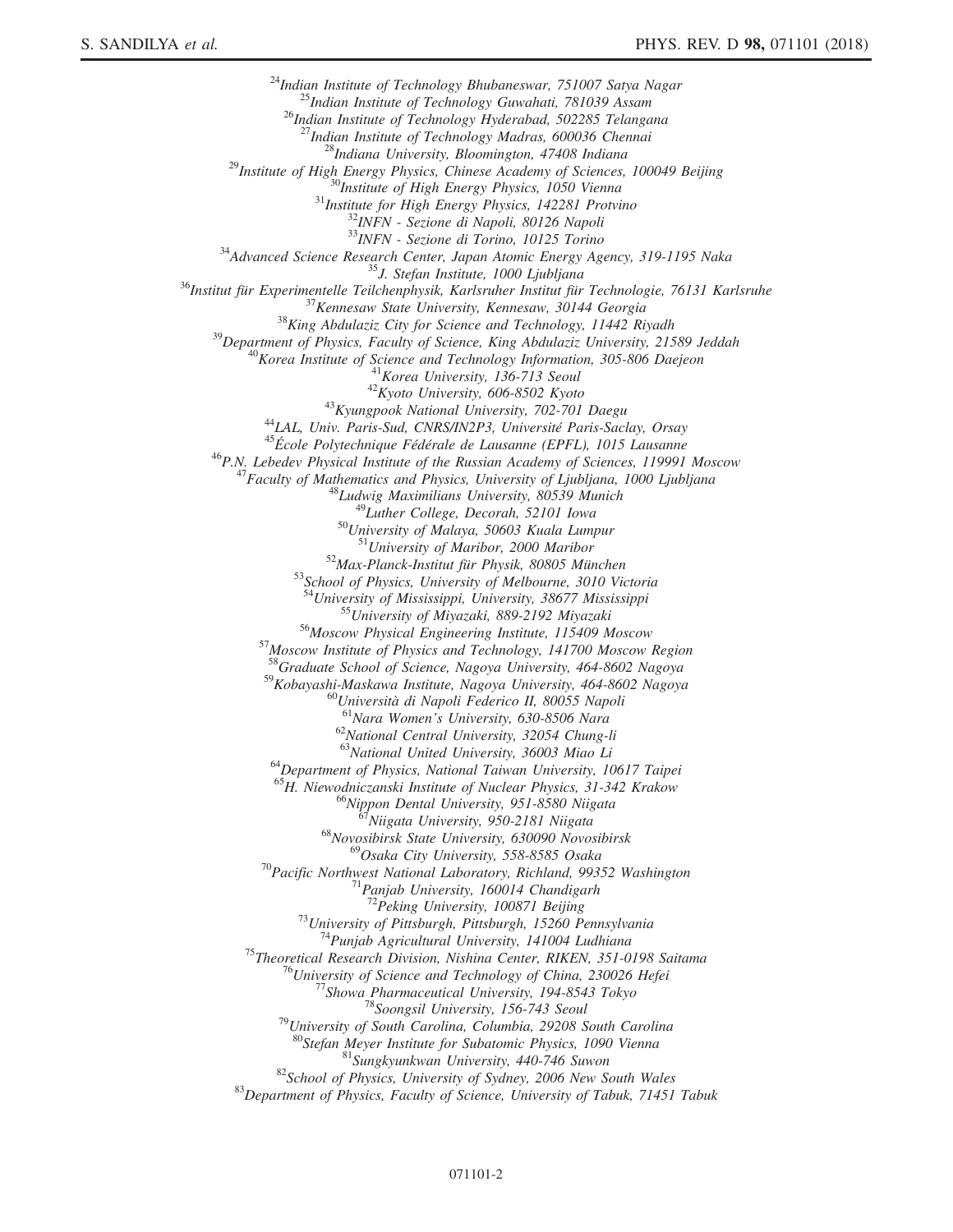<sup>84</sup>Tata Institute of Fundamental Research, 400005 Mumbai<br>
<sup>85</sup>Department of Physics, Technische Universität München, 85748 Garching<br>
<sup>86</sup>Toho University, 274-8510 Funabashi<br>
<sup>87</sup>Department of Physics, Tohoku University, <sup>95</sup>Yonsei University, 120-749 Seoul

> (Received 10 July 2018; published 9 October 2018)  $\bigcirc$

We have searched for the lepton-flavor-violating decay  $B^0 \to K^{*0} \mu^{\pm} e^{\mp}$  using a data sample of 711 fb<sup>-1</sup> that contains 772  $\times$  10<sup>6</sup> BB pairs. The data were collected near the  $\Upsilon(4S)$  resonance with the Belle detector at the KEKB asymmetric-energy  $e^+e^-$  collider. No signals were observed, and we set 90% confidence level upper limits on the branching fractions of  $\mathcal{B}(B^0 \to K^{*0}\mu^+e^-) < 1.2 \times 10^{-7}$ ,  $\mathcal{B}(B^0 \to K^{*0}\mu^-e^+) < 1.6 \times 10^{-7}$ , and, for both decays combined,  $\mathcal{B}(B^0 \to K^{*0}\mu^{\pm}e^{\mp}) < 1.8 \times 10^{-7}$ . These are the most stringent limits on these decays to date.

DOI: [10.1103/PhysRevD.98.071101](https://doi.org/10.1103/PhysRevD.98.071101)

In recent years, measurements from the LHCb  $[1,2]$ experiment have exhibited possible deviations from lepton universality in flavor-changing neutral-current  $b \rightarrow s\ell^+\ell^$ transitions. Such universality is an important symmetry of the Standard Model. These deviations have generated much interest within the theoretical community, and several models of new physics [3–[10\]](#page-7-1) have been proposed to explain these discrepancies. In many such models, violation of lepton universality is accompanied by lepton flavor violation (LFV) [\[11\].](#page-7-2) The idea of LFV in  $B$  decays was discussed in Refs. [\[12](#page-7-3)–19]. Experimentally, one way to search for LFV is via the decays  $B^0 \to K^{*0} \mu^{\pm} e^{\mp}$  [\[20\]](#page-7-4), which have large available phase space and also avoid the helicity suppression that a two-body decay such as  $B^0 \rightarrow$  $\mu^{\pm}e^{\mp}$  might be subjected to. The most stringent upper limits for  $B^0 \to K^{*0} \mu^{\pm} e^{\mp}$  were set by the *BABAR* experiment based on a data sample of  $229 \times 10^6$  BB events [\[21\]](#page-7-5). Here, we report a search for  $B^0 \to K^{*0} \mu^{\pm} e^{\mp}$  using a data sample of  $(772 \pm 11) \times 10^6$  BB<sup>b</sup> events  $(711 \text{ fb}^{-1})$ , which is more than 3 times larger than that of BABAR. The data sample was collected by the Belle experiment running near the  $\Upsilon(4S)$  resonance at the KEKB  $e^+e^-$  collider [\[22\].](#page-7-6)

The Belle detector is a large-solid-angle magnetic spectrometer consisting of a silicon vertex detector (SVD), a 50-layer central drift chamber (CDC), an array of aerogel threshold Cherenkov counters (ACC), a barrel-like arrangement of time-of-flight scintillation counters (TOF), and an electromagnetic calorimeter (ECL) comprising CsI (Tl) crystals. All are located inside a superconducting solenoid coil, which provides a 1.5 T magnetic field. An iron flux return yoke located outside the coil is instrumented with resistive-plate chambers (KLM) to detect  $K<sub>L</sub><sup>0</sup>$  mesons and muons. Further details of the detector are given in Ref. [\[23\]](#page-7-7). Two inner detector configurations were used: a 2.0 cm radius beam-pipe and a three-layer SVD were used to record the first sample of 140 fb<sup>-1</sup>, while a 1.5 cm radius beam-pipe, a four-layer SVD, and a small-cell inner drift chamber were used to record the remaining  $571$  fb<sup>-1</sup> [\[24\]](#page-7-8).

To study properties of signal events and optimize selection criteria, we generate samples of Monte Carlo (MC) simulated events. These samples are generated with the EVTGEN package [\[25\]](#page-7-9) using three-body phase space and assuming that the  $K^{*0}$  is unpolarized. The detector response is simulated with the GEANT3 package [\[26\]](#page-7-10).

We begin reconstructing  $B^0 \to K^{*0} \mu^{\pm} e^{\mp}$  [\[27\]](#page-7-11) decays by selecting charged particles that originate from a region near the  $e^+e^-$  interaction point. This region is defined using impact parameters: we require  $dr < 1$  cm in the x-y plane (transverse to the positron beam), and  $|dz| < 4$  cm along the  $z$  axis (antiparallel to the positron beam). To reduce backgrounds from low-momentum particles, we require that tracks have a transverse momentum  $(p_T)$  greater than 0.1 GeV/ $c$ .

From selected tracks, we identify  $K^{\pm}$ ,  $\pi^{\pm}$ ,  $\mu^{\pm}$ , and  $e^{\pm}$ candidates using information from the CDC, ACC, and TOF detectors. The  $K^{\pm}$  and  $\pi^{\pm}$  candidates are identified by constructing the likelihood ratio  $\mathcal{R}_K = \mathcal{L}_K / (\mathcal{L}_K + \mathcal{L}_\pi)$ , where  $\mathcal{L}_{\pi}$  and  $\mathcal{L}_{K}$  are relative likelihoods for kaons and pions, respectively, calculated based on the number of

Published by the American Physical Society under the terms of the [Creative Commons Attribution 4.0 International](https://creativecommons.org/licenses/by/4.0/) license. Further distribution of this work must maintain attribution to the author(s) and the published article's title, journal citation, and DOI. Funded by SCOAP<sup>3</sup>.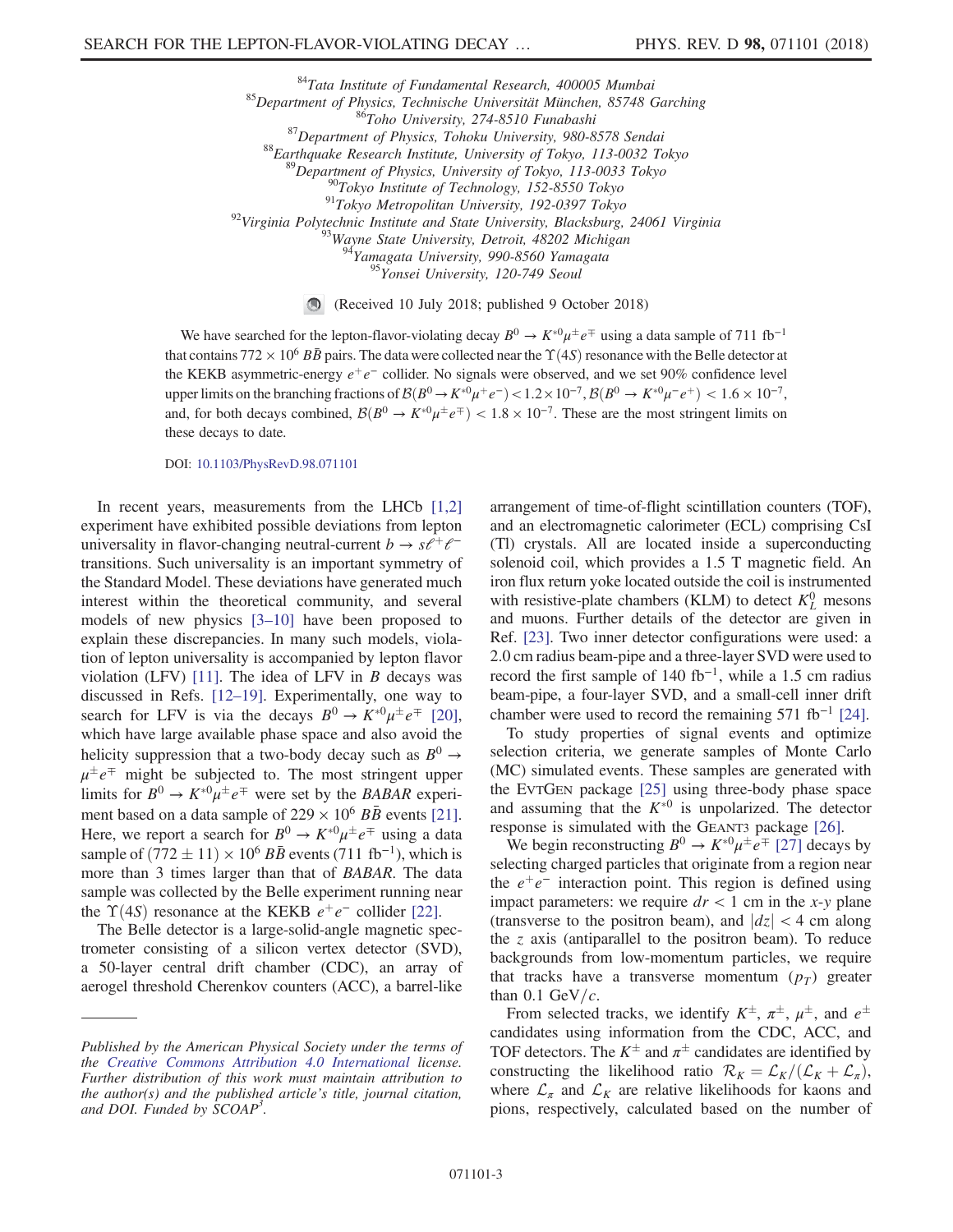photoelectrons in the ACC, the specific ionization in the CDC, and the time-of-flight as determined from TOF hit times. We select kaons (pions) by requiring  $\mathcal{R}_K > 0.6$  $(< 0.4)$ . This criterion is 92% (89%) efficient for kaons (pions), and has a misidentification rate of 7% (8%) for pions (kaons).

Muon candidates are identified based on information from the KLM detector. We require that candidates have momentum greater than 0.8 GeV/ $c$ , and that they have a penetration depth and degree of transverse scattering consistent with those of a muon, given the track momentum measured in the CDC [\[28\]](#page-7-12). A criterion on normalized muon likelihood,  $\mathcal{R}_{\mu} > 0.9$ , is used to select muon candidates. For this requirement, the average muon detection efficiency is 89%, and the average pion misidentification rate is 1.4% [\[29\].](#page-7-13)

Electron candidates are required to have momentum greater than  $0.4 \text{ GeV}/c$  and are identified using the following information: the ratio of ECL energy to the CDC track momentum; the ECL shower shape; position matching between the CDC track and the ECL cluster; the energy loss in the CDC; and the response of the ACC [\[30\]](#page-7-14). A requirement on normalized electron likelihood  $\mathcal{R}_e > 0.9$ is imposed. This requirement has an efficiency of 92% and a pion misidentification rate of about 0.25% [\[29\].](#page-7-13) To recover electron energy lost due to possible bremsstrahlung, we search for photons inside a cone of radius 50 mrad centered around the electron momentum. If a photon is found within this cone, its four-momentum is added to that of the electron.

Kaon and pion candidates are combined to form  $K^{*0}$ candidates by requiring that their  $K-\pi$  invariant mass be within a 100 MeV/ $c^2$  window centered around the  $K^{*0}$ mass [\[31\].](#page-7-15) B candidates are subsequently reconstructed by combining  $K^{*0}$ ,  $\mu^{\pm}$ , and  $e^{\mp}$  candidates. To discriminate signal decays from background, two kinematic variables are defined: the beam-energy-constrained mass  $M_{bc}$  =  $\sqrt{(E_{\text{beam}}/c^2)^2 - (p_B/c)^2}$ , and the energy difference  $\Delta E = E_B - E_{\text{beam}}$ , where  $E_{\text{beam}}$  is the beam energy and  $E_B$  and  $p_B$  are the energy and momentum, respectively, of the B candidate. All of these quantities are evaluated in the  $e^+e^-$  center-of-mass (CM) frame. For signal events, the  $\Delta E$  distribution peaks near zero, and the  $M_{bc}$ distribution peaks near the  $B$  mass. We retain events satisfying the loose requirements  $\Delta E \in [-0.05, 0.04]$  GeV and  $M_{\rm bc} > 5.2 \text{ GeV}/c^2$ .

After the above selection criteria are imposed, about 3% of events have more than one signal  $B$  candidate. To select a single candidate, we choose the one with the smallest  $\chi^2$ from a vertex fit of the four charged tracks. From MC simulation, we find that this criterion identifies the correct signal decay 63% of the time.

At this stage of the analysis, there is significant background from  $e^+e^- \rightarrow q\bar{q}$  ( $q = u, d, s, c$ ) continuum events. As lighter quarks are produced with large initial momentum, these events tend to consist of two back-toback jets of pions and kaons. In contrast,  $e^+e^- \rightarrow b\bar{b}$  events result in  $B\bar{B}$  pairs produced almost at rest in the CM frame; this results in more spherically distributed daughter particles. We thus distinguish  $B\bar{B}$  events from  $q\bar{q}$  background based on event topology. We use a multivariate analyzer constructed from a neural network (NN) that uses the following information:

- (1) A likelihood ratio constructed from modified Fox-Wolfram moments [\[32,33\]](#page-7-16).
- (2) The angle between the thrust axis of the B decay products and that of the rest of the event (the thrust axis is defined as the direction that maximizes the sum of the longitudinal momenta of all particles).
- (3) The angle  $\theta_B$  between the z axis and the B flight direction in the CM frame (for  $B\bar{B}$  events,  $dN/d\cos\theta_B \propto 1 - \cos^2\theta_B$ , whereas for continuum events,  $dN/d\cos\theta_B \approx$  constant).
- (4) Flavor-tagging information from the other (nonsignal) *B* decay. Our flavor-tagging algorithm  $[34]$ outputs two variables: the flavor  $q$  of the tag-side  $B$ , and the tag quality r. The latter ranges from zero for no flavor information to one for unambiguous flavor assignment.

We choose a selection criterion on the NN output  $(\mathcal{O}_{NN}^{q\bar{q}})$ We choose a selection criterion on the NN output  $(\mathcal{O}_{NN}^{32})$ <br>by optimizing a figure of merit  $\varepsilon/\sqrt{N_B}$ , where  $\varepsilon$  is the signal efficiency as determined from MC simulation, and  $N_B$  is the total number of background events expected in a restrictive signal region  $M_{bc} > 5.27 \text{ GeV}/c^2$ . We obtain a criterion  $\mathcal{O}_{NN}^{q\bar{q}} > 0.5$ , which rejects 94% of  $q\bar{q}$  background while retaining 73% of signal events.

After this criterion is applied, the remaining background arises mainly from B decays that produce two leptons. Such background falls into three categories: (a) both B and  $\bar{B}$ decay semileptonically; (b) a  $B \to \bar{D}^{(*)} X \ell^+ \nu$  decay is followed by a  $\bar{D}^{(*)} \to X \ell^- \bar{\nu}$  decay; and (c) hadronic B decays where one or more daughter particles are misidentified as leptons. To suppress these backgrounds, we use a second NN that utilizes the following information:

- (1) The separation in z between the signal  $B$  decay vertex and the vertex of the other B.
- (2) The sum of the ECL energy of tracks and clusters not associated with the signal B decay.
- (3) The  $\chi^2$  of the vertex fit of the four charged tracks forming the signal- $B$  decay vertex.
- (4) The separation in z between the two lepton tracks.

The criterion on the NN output,  $\mathcal{O}_{NN}^{BB} > 0$ , is obtained by The criterion on the NN output,  $C_{NN}^{20} > 0$ , is obtained by maximizing the above figure of merit,  $\varepsilon/\sqrt{N_B}$ . At this stage, we also optimize the criterion on the variable  $\Delta E$ , obtaining  $|\Delta E|$  < 0.025 GeV.

After applying this NN selection, only a small amount of background survives. We study this remaining background using MC simulation and find that the main source is  $B^0 \to K^{*0}(\to K^+\pi^-)J/\psi(\to \ell^+\ell^-)$  decays in which one of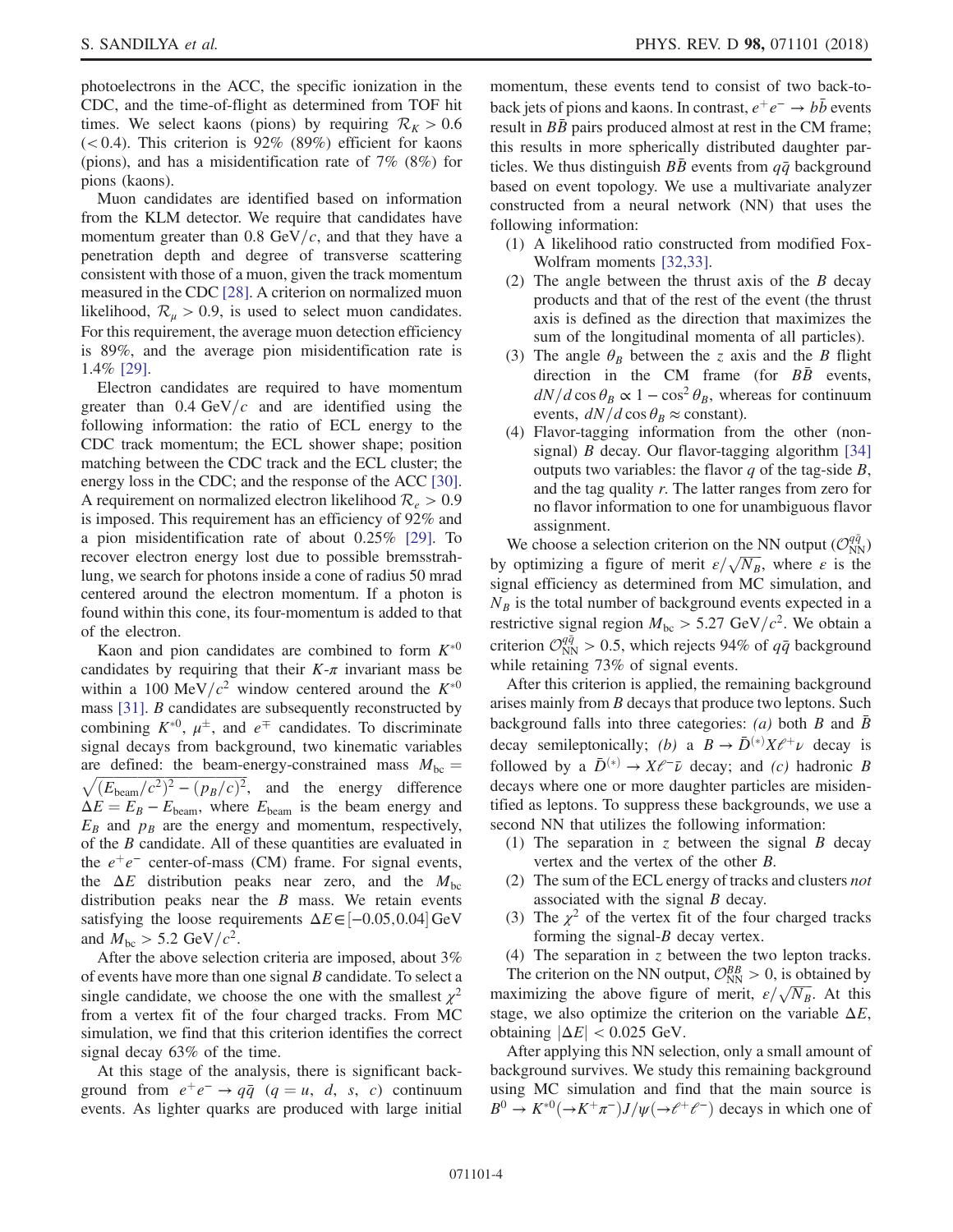the leptons is misidentified and swapped with the  $K^+$  or  $\pi^-$ . To suppress this background, we apply a set of vetoes. For  $B^0 \to K^{*0} \mu^+ e^-$  signal events, we apply three: the dilepton invariant mass must satisfy  $M(e^+e^-) \notin$ [3.04, 3.12] GeV/ $c^2$ ; the kaon-electron invariant mass must satisfy  $M(K^+e^-) \notin [2.90, 3.12] \text{ GeV}/c^2$ ; and the pion-muon invariant mass must satisfy  $M(\pi^{-}\mu^{+}) \notin$ [3.06, 3.12] GeV/ $c^2$ . For  $B^0 \rightarrow K^{*0} \mu^- e^+$  signal events, we apply two vetoes: the dilepton invariant mass must satisfy  $M(\ell^+\ell^-) \notin [3.02, 3.12] \text{ GeV}/c^2$ , and the pionelectron invariant mass must satisfy  $M(\pi^-e^+) \notin$ [3.02, 3.12] GeV/ $c^2$ . While calculating these invariant masses, the mass hypothesis for a hadron is taken to be that of the associated lepton. These vetoes have relative efficiencies of 90.4% and 94.8% for  $B^0 \to K^{*0} \mu^+ e^-$  and  $B^0 \rightarrow K^{*0} \mu^- e^+$ , respectively. We use a high-statistics MC sample to study backgrounds originating from charmless hadronic  $B$  decays and find them to be negligible. The largest contribution is from  $B^0 \to K^{*0} \pi^+ \pi^-$  in which the pions are misidentified as leptons; this contribution is only 0.01 event. To avoid bias, all selection criteria are determined in a "blind" manner, i.e., they are finalized before looking at events in the signal region.

To test our understanding of remaining backgrounds, we compare the  $M_{bc}$  distributions for data and MC events, as shown in Fig. [1](#page-4-0). The plots show good agreement between data and MC for both the number of events observed and the shapes of the distributions.

We calculate the signal yield by performing an unbinned extended maximum-likelihood fit to the  $M_{bc}$  distribution. The probability density function (PDF) used to model signal decays is a Gaussian, and that for all backgrounds combined is an ARGUS function [\[35\]](#page-7-18). The signal shape parameters are obtained from MC simulation. We check these parameters by fitting the  $M<sub>bc</sub>$  distribution of a control sample of  $B^0 \to K^{*0}(\to K^+\pi^-)J/\psi(\to \ell^+\ell^-)$  decays. For this control sample, we fit both data and MC events and find excellent agreement between them for the shape parameters obtained. All background shape parameters, along with the signal and background yields, are floated in the fit. The fitted  $M_{bc}$  distributions are shown in Fig. [2](#page-5-0). The fitted yields are  $N_{sig} = -1.5^{+4.7}_{-4.1}$  and  $0.4^{+4.8}_{-4.5}$  for  $B^0 \rightarrow$  $K^{*0}\mu^+e^-$  and  $B^0 \to K^{*0}\mu^-e^+$ , respectively. By combining both final states, we obtain  $N_{\text{sig}} = -1.2^{+6.8}_{-6.2}$ .

As there is no evidence of a signal, we calculate 90% confidence level (C.L.) upper limits on the branching fractions using a frequentist method as follows. We scan through a range of possible signal yields, and for each yield generate 10 000 sets of signal and background events according to their PDFs. Each set of events is statistically equivalent to our data set of 711 fb<sup>-1</sup>. We combine signal

<span id="page-4-0"></span>

FIG. 1. The  $M<sub>bc</sub>$  distribution for data and MC events that pass the selection criteria for the decays  $B^0 \to K^{*0} \mu^+ e^-$  (top),  $B^0 \to$  $K^{*0}\mu^-e^+$  (middle), and for both decays combined (bottom). Points with error bars are the data, while the color filled stacked histograms depict MC components from generic *B* decays (blue),  $q\bar{q}$  continuum (green), and negligible contributions from charmless hadronic B decays (purple).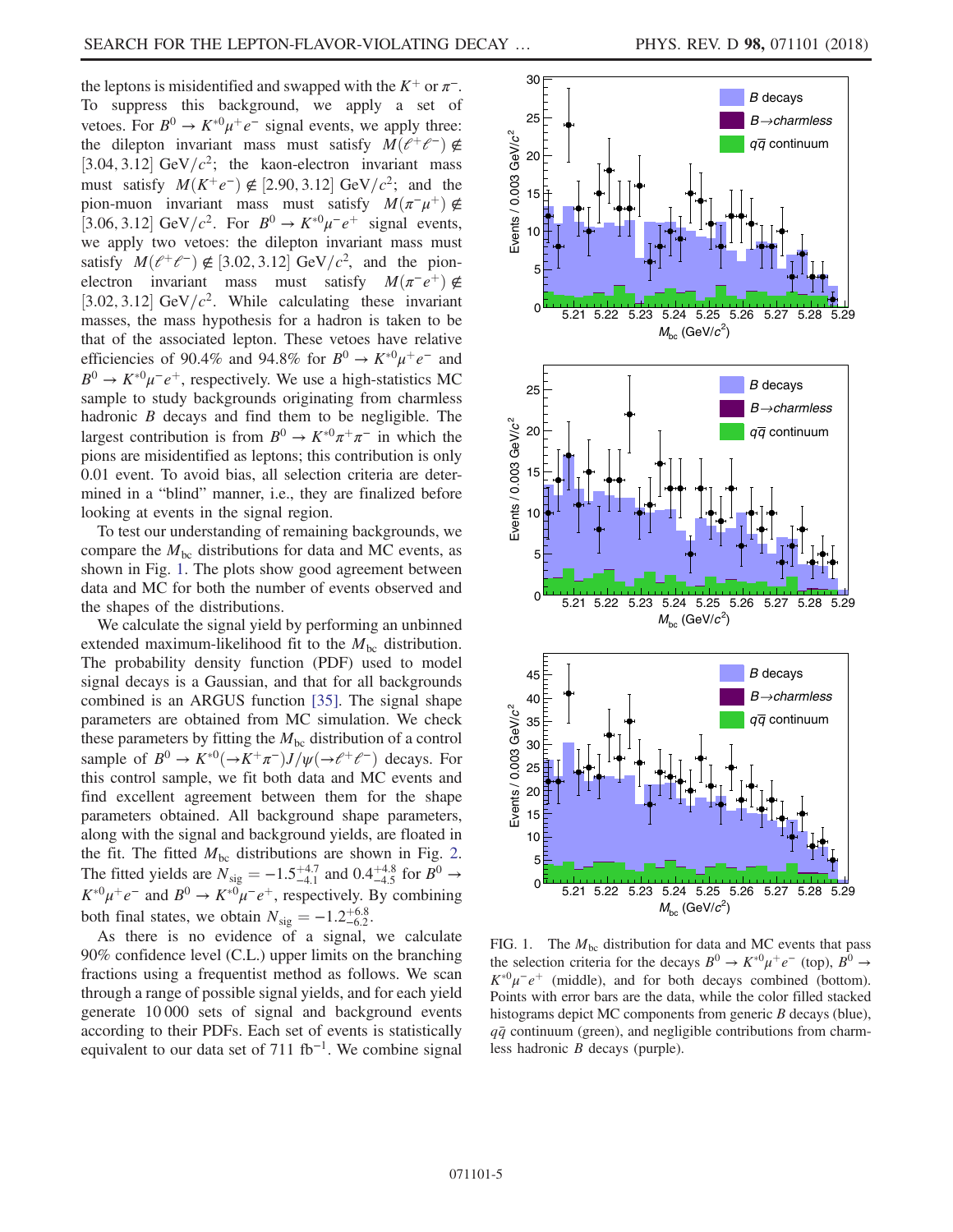<span id="page-5-0"></span>

FIG. 2. The  $M_{bc}$  distribution for data events that pass the selection criteria for the decays  $B^0 \to K^{*0} \mu^+ e^-$  (top),  $B^0 \to K^{*0} \mu^- e^+$ (middle), and also both decays combined (bottom). Points with error bars are the data, and the blue solid curve is the result of the fit for the signal-plus-background hypothesis, where the blue dashed curve is the background component. The red shaded histogram represents the signal PDF with arbitrary normalization.

and background samples and perform our fitting procedure on these combined sets of events. We then calculate, for each input value of signal yield, the fraction of sets  $(f_{sig})$ 

<span id="page-5-1"></span>TABLE I. Results from the fits. The rightmost columns correspond to efficiency, signal yield, 90% C.L. upper limit on the signal yield, and 90% C.L. upper limit on the branching fraction.

| Mode                                                  | $\varepsilon$ (%) $N_{\text{sig}}$ | $N_{\text{sig}}^{\text{UL}}$ $\beta^{\text{UL}}$ $(10^{-7})$ |
|-------------------------------------------------------|------------------------------------|--------------------------------------------------------------|
| $B^0 \to K^{*0} \mu^+ e^-$                            | 8.8 $-1.5^{+4.7}_{-4.1}$ 5.2       | 1.2                                                          |
| $B^0 \to K^{*0} \mu^- e^+$                            | 9.3 $0.4_{-4.5}^{+4.8}$ 7.4        | 1.6                                                          |
| $B^0 \rightarrow K^{*0} \mu^{\pm} e^{\mp}$ (combined) | 9.0 $-1.2^{+6.8}_{-6.2}$ 8.0       | 1.8                                                          |

that have a fitted yield less than that observed in the data. The input signal having  $f_{sig} = 0.10$  is taken as an upper limit  $N_{sig}^{UL}$  (statistical error only). We convert  $N_{sig}^{UL}$  into an upper limit on the branching fraction  $(B<sup>UL</sup>)$  via the formula

$$
\mathcal{B} = \frac{N_{\text{sig}}}{\mathcal{B}(K^{*0} \to K^+ \pi^-) \times 2 \times N_{B\bar{B}} \times f^{00} \times \varepsilon},
$$

where  $\mathcal{B}(K^{*0} \to K^+\pi^-) = 0.6651$  is the assumed branching fraction (from isospin symmetry) for the intermediate decay  $K^{*0} \rightarrow K^+\pi^-$ ;  $N_{B\bar{B}}$  is the number of  $B\bar{B}$  pairs,  $(7.72 \pm 0.11) \times 10^8$ ;  $f^{00}$  is the branching fraction  $\mathcal{B}(\Upsilon(4S) \to B^0 \overline{B^0}) = 0.486 \pm 0.006$  [\[31\]](#page-7-15); and  $\varepsilon$  is the signal reconstruction efficiency as calculated from MC simulation. We include systematic uncertainty in  $\mathcal{B}^{UL}$  by smearing the  $N_{\text{sig}}$  distributions of the aforementioned statistically equivalent samples by the total fractional systematic uncertainty (see below) before calculating  $f_{\text{sig}}$ . The resulting upper limits are listed in Table [I.](#page-5-1) For the upper limit on both decays  $K^{*0}\mu^+e^-$  and  $K^{*0}\mu^-e^+$ combined,  $\mathcal{B}(B^0 \to K^{*0} \mu^{\pm} e^{\mp}) \equiv \mathcal{B}(B^0 \to K^{*0} \mu^+ e^-) +$  $B(B^0 \to K^{*0} \mu^- e^+)$ , and the branching fractions for the two modes are assumed to be identical when calculating the efficiency.

There are a number of systematic uncertainties, as listed in Table [II](#page-5-2). The uncertainty on  $\varepsilon$  due to limited MC

<span id="page-5-2"></span>TABLE II. Systematic uncertainties included in calculating the upper limits.

|                                                           | Systematic uncertainty $(\%)$ |                      |                          |  |
|-----------------------------------------------------------|-------------------------------|----------------------|--------------------------|--|
| Source                                                    | $K^{*0}\mu^+e^-$              | $K^{*0}\mu^{-}e^{+}$ | $K^{*0}\mu^{\pm}e^{\mp}$ |  |
| Reconstruction efficiency                                 | $\pm 0.3$                     | $\pm 0.3$            | $\pm 0.3$                |  |
| Number of $B^0\overline{B^0}$ pairs                       | $\pm 1.4$                     | $\pm 1.4$            | ±1.4                     |  |
| $f^{00}$                                                  | ±1.2                          | $\pm 1.2$            | $\pm 1.2$                |  |
| Track reconstruction                                      | $\pm 1.4$                     | $\pm 1.4$            | $\pm 1.4$                |  |
| Particle identification                                   | $\pm 2.8$                     | $+2.8$               | $+2.8$                   |  |
| $\mathcal{O}_{NN}^{q\bar{q}}$ and $\mathcal{O}_{NN}^{BB}$ | $\pm 2.8$                     | $+2.8$               | $+2.8$                   |  |
| PDF shape parameters                                      | $+2.1$<br>$-3.0$              | $+8.2$<br>$-8.1$     | $+4.5$<br>$-4.5$         |  |
| $B \rightarrow$ charmless decays                          | $\pm 0.5$                     | $+2.2$               | ±1.4                     |  |
| $K^{*0}$ polarization                                     | $+2.7$<br>$-1.4$              | $+3.8$<br>$-1.9$     | $+3.2$<br>$-1.6$         |  |
| Total                                                     | $+5.7$<br>$-5.6$              | $+10.3$<br>$-9.7$    | $+7.2$<br>$-6.7$         |  |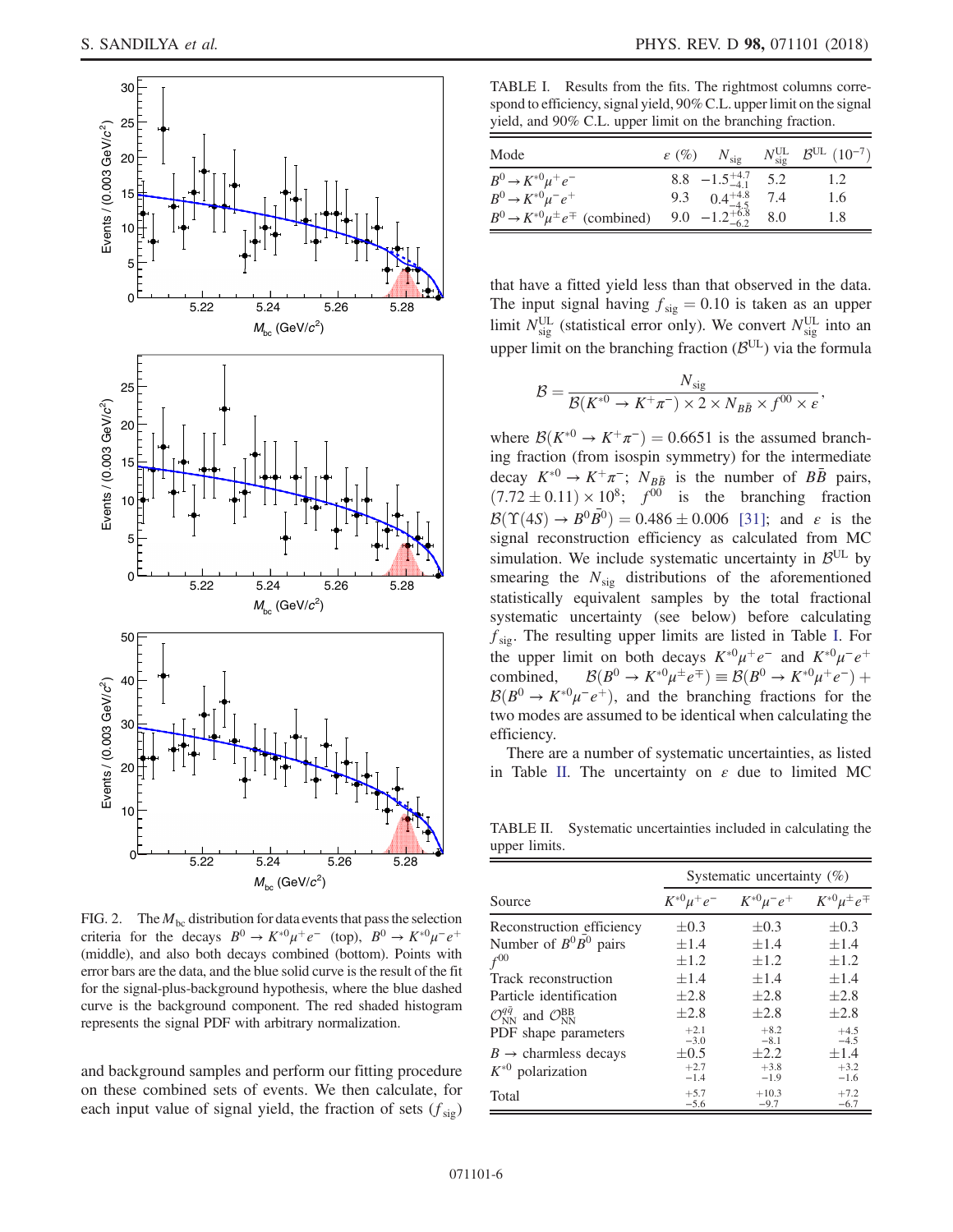statistics is 0.3%, and the uncertainty on the number of  $B^0 \overline{B}{}^0$  pairs is 1.4%. The systematic uncertainties related to detector performance are determined from dedicated studies of control samples; specifically, these samples are used to measure tracking and particle identification efficiencies of charged particles. The systematic uncertainty due to charged track reconstruction is 0.35% per track. The uncertainty due to particle identification requirements is 2.8%. The uncertainty due to the requirements imposed on  $\mathcal{O}_{NN}^{q\bar{q}}$  and  $\mathcal{O}_{NN}^{BB}$  is evaluated by imposing the same requirements on the control sample of  $B \to K^{*0} J/\psi$ ,  $J/\psi \to$  $l^+l^-$  decays. We compare the efficiencies of the  $\mathcal{O}_{NN}$ criteria on the control sample to those obtained from corresponding MC samples; the ratio is used to correct our signal efficiency, and the statistical error on the ratio is taken as the systematic uncertainty. For  $\mathcal{O}_{NN}^{q\bar{q}}$ , this ratio is  $1.002 \pm 0.022$ ; for  $\mathcal{O}_{NN}^{BB}$ , the ratio is  $0.919 \pm 0.026$ . The total systematic uncertainty due to both NN criteria applied together is 2.8%. The uncertainty due to the PDF shapes is evaluated by varying the fixed PDF shape parameters by  $\pm 1\sigma$  and repeating the fit; the change in the central value of  $N_{sig}$  is taken as the systematic uncertainty. Systematic uncertainties due to the aforementioned tiny contribution of the charmless hadronic  $B$  decays are included. We initially assume that the  $K^{*0}$  is unpolarized. To investigate the effect of this, we calculate the reconstruction efficiency for fully longitudinal and fully transverse polarizations. The efficiency varies by only a few percent, and we include this variation as a systematic uncertainty.

Our reconstruction efficiency corresponds to  $B^0 \rightarrow$  $K^{0} \mu^{\pm} e^{\mp}$  decays proceeding according to three-body phase space. The corresponding  $q^2 \equiv M^2(\ell^+\ell^-)$  spectra peak at low values, where the reconstruction efficiency is also low; thus our upper limits are conservative. For larger values of  $q^2$ , the efficiency rises approximately linearly from a minimum of 8% to 14% near  $q_{\text{max}}^2$ . Such higher efficiencies would give lower upper limits.

In summary, we have searched for the lepton-flavorviolating decays  $B^0 \to K^{*0} \mu^{\pm} e^{\mp}$  using the full Belle data set recorded at the  $\Upsilon(4S)$  resonance. We see no statistically significant signal and set the following 90% C.L. upper limits on the branching fractions:

$$
\mathcal{B}(B^0 \to K^{*0} \mu^+ e^-) < 1.2 \times 10^{-7},\tag{1}
$$

$$
\mathcal{B}(B^0 \to K^{*0} \mu^- e^+) < 1.6 \times 10^{-7},\tag{2}
$$

$$
\mathcal{B}(B^0 \to K^{*0} \mu^{\pm} e^{\mp}) < 1.8 \times 10^{-7}.\tag{3}
$$

These results are the most stringent constraints on these LFV decays to date.

## ACKNOWLEDGMENTS

We thank the KEKB group for the excellent operation of the accelerator; the KEK cryogenics group for the efficient operation of the solenoid; and the KEK computer group, the National Institute of Informatics, and the Pacific Northwest National Laboratory (PNNL) Environmental Molecular Sciences Laboratory (EMSL) computing group for valuable computing and Science Information NETwork 5 (SINET5) network support. We acknowledge support from the Ministry of Education, Culture, Sports, Science, and Technology (MEXT) of Japan, the Japan Society for the Promotion of Science (JSPS), and the Tau-Lepton Physics Research Center of Nagoya University; the Australian Research Council; Austrian Science Fund under Grant No. P 26794-N20; the National Natural Science Foundation of China under Contracts No. 11435013, No. 11475187, No. 11521505, No. 11575017, No. 11675166, No. 11705209; Key Research Program of Frontier Sciences, Chinese Academy of Sciences (CAS), Grant No. QYZDJ-SSW-SLH011; the CAS Center for Excellence in Particle Physics (CCEPP); Fudan University Grant No. JIH5913023, No. IDH5913011/003, No. JIH5913024, No. IDH5913011/002; the Ministry of Education, Youth and Sports of the Czech Republic under Contract No. LTT17020; the Carl Zeiss Foundation, the Deutsche Forschungsgemeinschaft, the Excellence Cluster Universe, and the VolkswagenStiftung; the Department of Science and Technology of India; the Istituto Nazionale di Fisica Nucleare of Italy; National Research Foundation (NRF) of Korea Grants No. 2014R1A2A2A01005286, No. 2015R1A2A2A01003280, No. 2015H1A2A1033649, No. 2016R1D1A1B01010135, No. 2016K1A3A7A09005 603, No. 2016R1D1A1B02012900; Radiation Science Research Institute, Foreign Large-size Research Facility Application Supporting project and the Global Science Experimental Data Hub Center of the Korea Institute of Science and Technology Information; the Polish Ministry of Science and Higher Education and the National Science Center; the Ministry of Education and Science of the Russian Federation and the Russian Foundation for Basic Research; the Slovenian Research Agency; Ikerbasque, Basque Foundation for Science, Basque Government (No. IT956- 16) and Ministry of Economy and Competitiveness (MINECO) (Juan de la Cierva), Spain; the Swiss National Science Foundation; the Ministry of Education and the Ministry of Science and Technology of Taiwan; and the United States Department of Energy and the National Science Foundation.